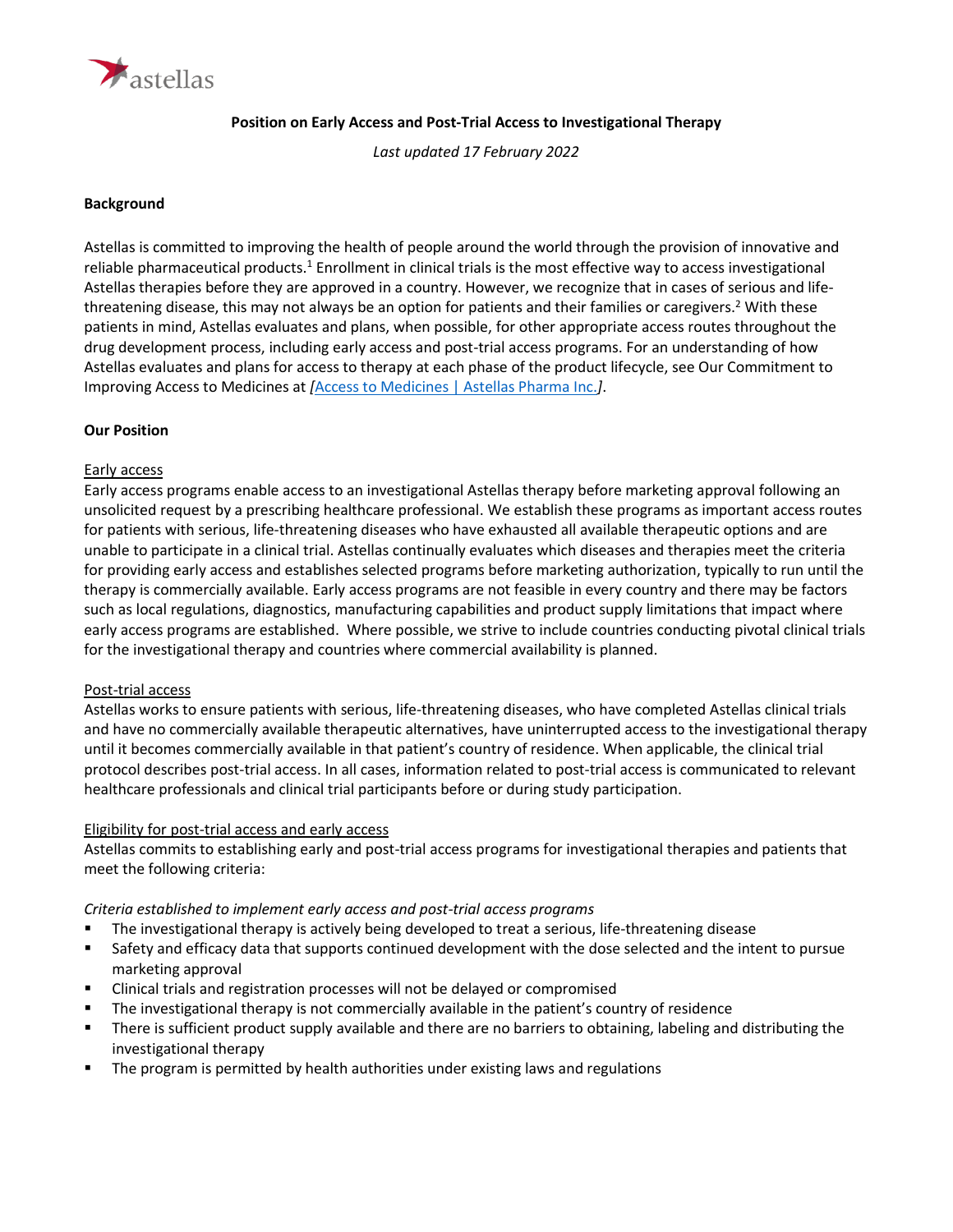

# *Criteria established to determine patient eligibility*

- The patient has a serious, life-threatening disease
- There are no commercially available therapeutic alternatives
- The benefit outweighs the risk to the patient, as determined by the patient's physician in consultation with the Astellas Early Access Medical Lead
- The patient meets product-specific eligibility criteria
- The appropriate local and national regulations are followed with the required approvals obtained to provide an investigational therapy
- Diagnostics, equipment and physician expertise required to administer the therapy are available to the patient
- The patient can continue therapy, if needed, following commercial availability by transitioning from early access or post-trial access to a commercial access mechanism

## Early access requests

All requests for early access must be made by a patient's treating physician. Therefore, any patient seeking access to investigational therapy through an Astellas-sponsored early access program should contact their physician directly. Astellas will acknowledge receipt of all requests and begin discussing patient eligibility with the requesting physician within five calendar days. The decision to provide a patient with early access to therapy will be made by Astellas on a case-by-case basis in consultation with the patient's physician and the Astellas Early Access Medical Lead.

Early access requests may be submitted by physicians utilizing the contact information below:

- [early.access@astellas.com](mailto:expanded.access@astellas.com)
- Telephone number for physicians in the US: 800-727-7003
- Physicians outside of the US should refer t[o https://www.astellas.com/en/worldwide](https://www.astellas.com/en/worldwide) for local contact information

## **Additional Information**

## Our guiding principles

The Access to Medicines philosophy at Astellas is guided by the principles of international ethical frameworks such as the Declaration of Helsinki, ICH Good Clinical Practices and other relevant international guidelines.<sup>3,4</sup> Astellas has controlled procedures in place to support prompt and fair decision-making, while ensuring a consistent approach for managing these programs throughout the world in compliance with applicable laws and regulations.

#### Access to cell and gene therapy

The access mechanisms implemented by Astellas are multifaceted, require close evaluation, and may be shaped by country specific regulations. This is especially true for more complex treatment forms such as cell and gene therapies where clinical and regulatory requirements vary and are rapidly evolving.

Additionally, cell and gene therapies typically require administration by highly trained physicians who have access to the diagnostics, equipment and resources needed to ensure the highest level of safety possible. For this reason, Astellas will continue to focus on bringing safe and effective cell and gene therapies to market as quickly as possible, with the quality controls required to develop these innovative therapies.

#### **References**

- 1. Astellas. Vision and strategy. Available a[t https://www.astellas.com/en/about/philosophy](https://www.astellas.com/en/about/philosophy)
- 2. FDA. Information Program on Clinical Trials for Serious or Life-Threatening Diseases and Conditions. Available at<https://www.fda.gov/media/71927/download>
- 3. WMA. Declaration of Helsinki. Available a[t https://www.wma.net/policies-post/wma-declaration-of-helsinki](https://www.wma.net/policies-post/wma-declaration-of-helsinki-ethical-principles-for-medical-research-involving-human-subjects/)[ethical-principles-for-medical-research-involving-human-subjects/](https://www.wma.net/policies-post/wma-declaration-of-helsinki-ethical-principles-for-medical-research-involving-human-subjects/)